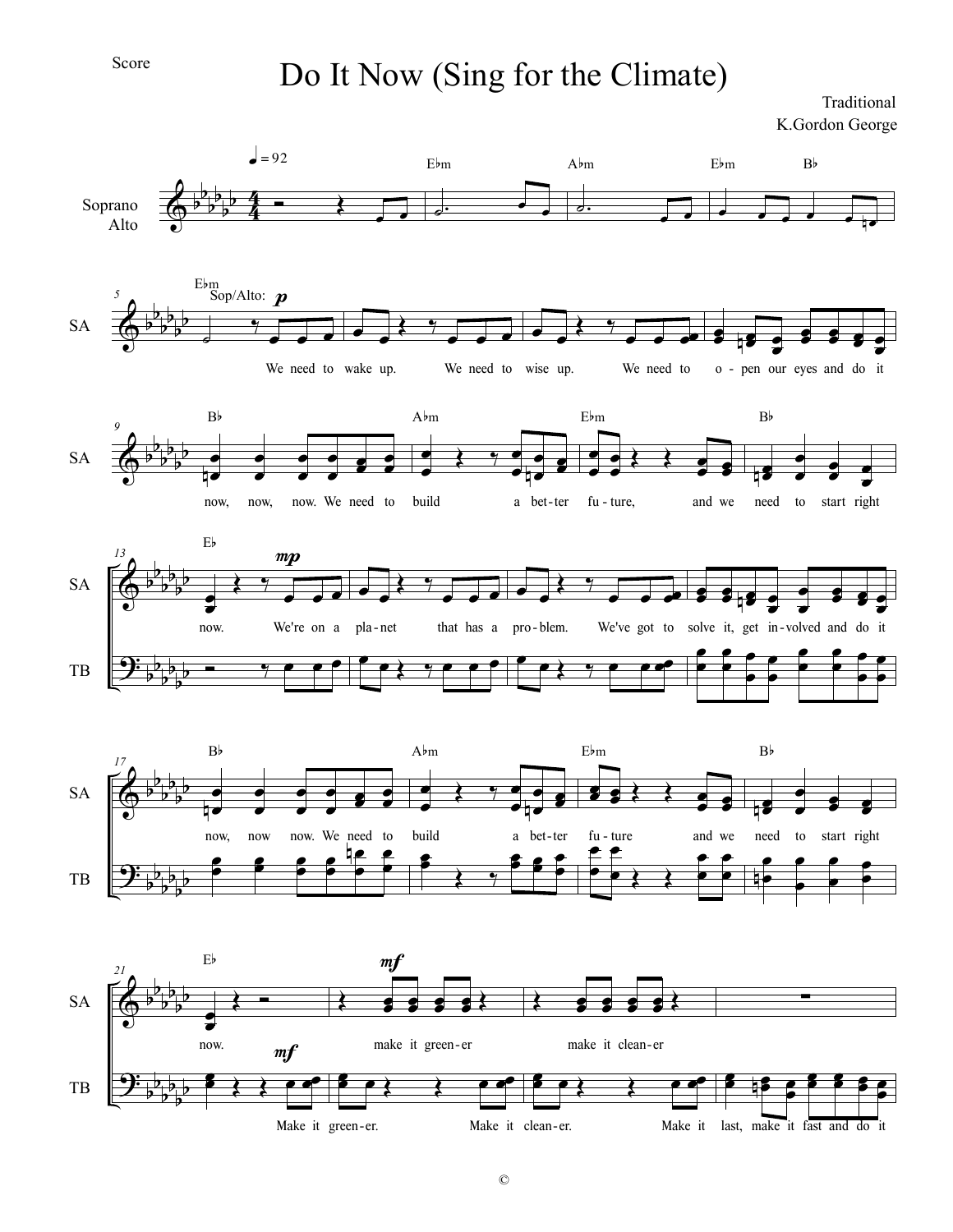2 Do It Now (Sing for the Climate)